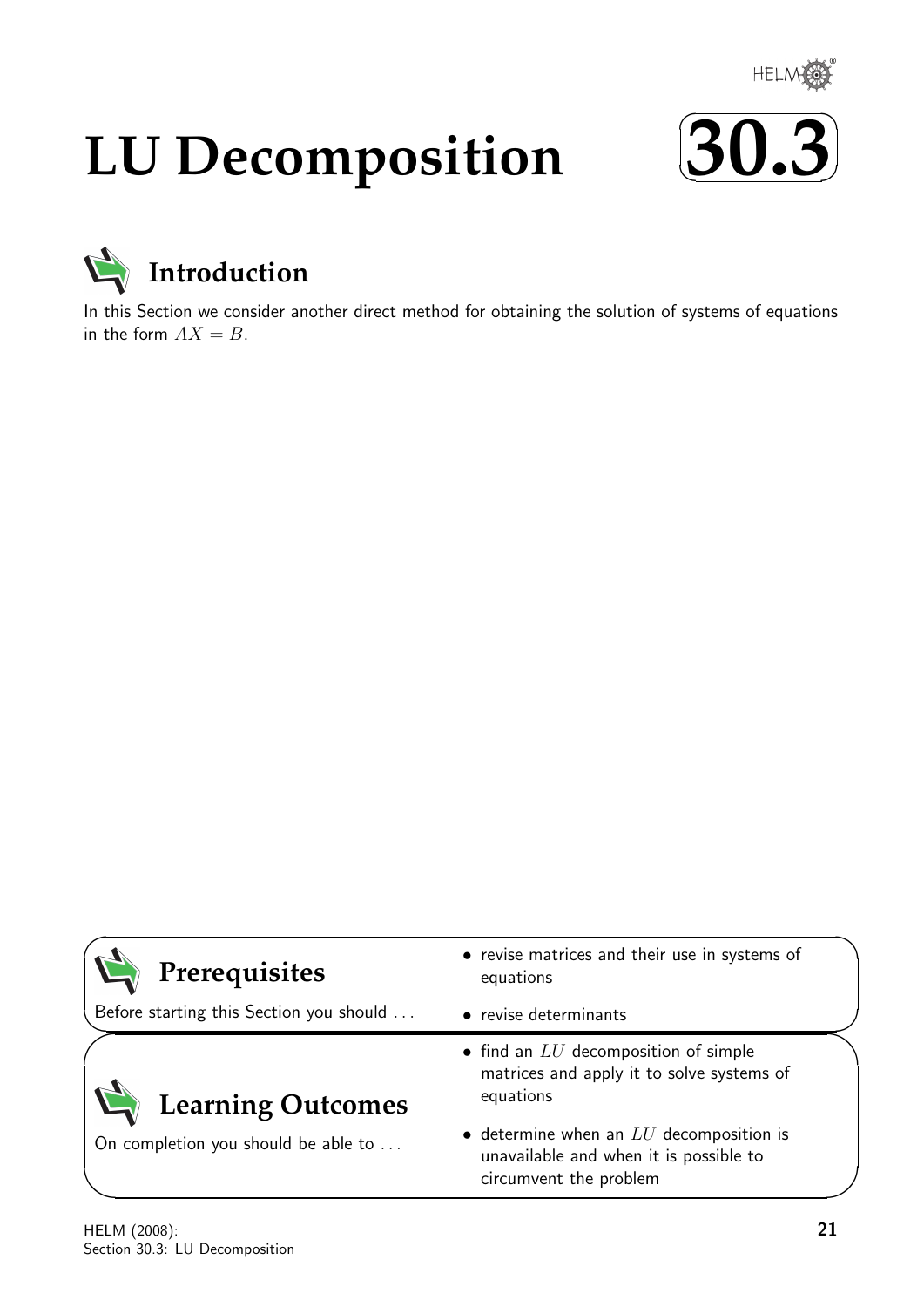# **1. LU decomposition**

Suppose we have the system of equations

 $AX = B$ .

The motivation for an  $LU$  decomposition is based on the observation that systems of equations involving triangular coefficient matrices are easier to deal with. Indeed, the whole point of Gaussian elimination is to replace the coefficient matrix with one that is triangular. The  $LU$  decomposition is another approach designed to exploit triangular systems.

We suppose that we can write

 $A = LU$ 

where  $L$  is a lower triangular matrix and  $U$  is an upper triangular matrix. Our aim is to find  $L$  and  $U$  and once we have done so we have found an  $LU$  decomposition of  $A$ .



An  $LU$  decomposition of a matrix  $A$  is the product of a lower triangular matrix and an upper triangular matrix that is equal to A.

It turns out that we need only consider lower triangular matrices  $L$  that have 1s down the diagonal. Here is an example. Let

$$
A = \begin{bmatrix} 1 & 2 & 4 \\ 3 & 8 & 14 \\ 2 & 6 & 13 \end{bmatrix} = LU \text{ where } L = \begin{bmatrix} 1 & 0 & 0 \\ L_{21} & 1 & 0 \\ L_{31} & L_{32} & 1 \end{bmatrix} \text{ and } U = \begin{bmatrix} U_{11} & U_{12} & U_{13} \\ 0 & U_{22} & U_{23} \\ 0 & 0 & U_{33} \end{bmatrix}.
$$

Multiplying out  $LU$  and setting the answer equal to  $A$  gives

$$
\begin{bmatrix} U_{11} & U_{12} & U_{13} \ L_{21}U_{11} & L_{21}U_{12} + U_{22} & L_{21}U_{13} + U_{23} \ L_{31}U_{11} & L_{31}U_{12} + L_{32}U_{22} & L_{31}U_{13} + L_{32}U_{23} + U_{33} \end{bmatrix} = \begin{bmatrix} 1 & 2 & 4 \ 3 & 8 & 14 \ 2 & 6 & 13 \end{bmatrix}.
$$

Now we use this to find the entries in  $L$  and  $U$ . Fortunately this is not nearly as hard as it might at first seem. We begin by running along the top row to see that

$$
U_{11} = 1
$$
,  $U_{12} = 2$ ,  $U_{13} = 4$ .

Now consider the second row

$$
L_{21}U_{11} = 3 \quad \therefore L_{21} \times 1 = 3 \quad \therefore \boxed{L_{21} = 3},
$$
  
\n
$$
L_{21}U_{12} + U_{22} = 8 \quad \therefore 3 \times 2 + U_{22} = 8 \quad \therefore \boxed{U_{22} = 2},
$$
  
\n
$$
L_{21}U_{13} + U_{23} = 14 \quad \therefore 3 \times 4 + U_{23} = 14 \quad \therefore \boxed{U_{23} = 2}.
$$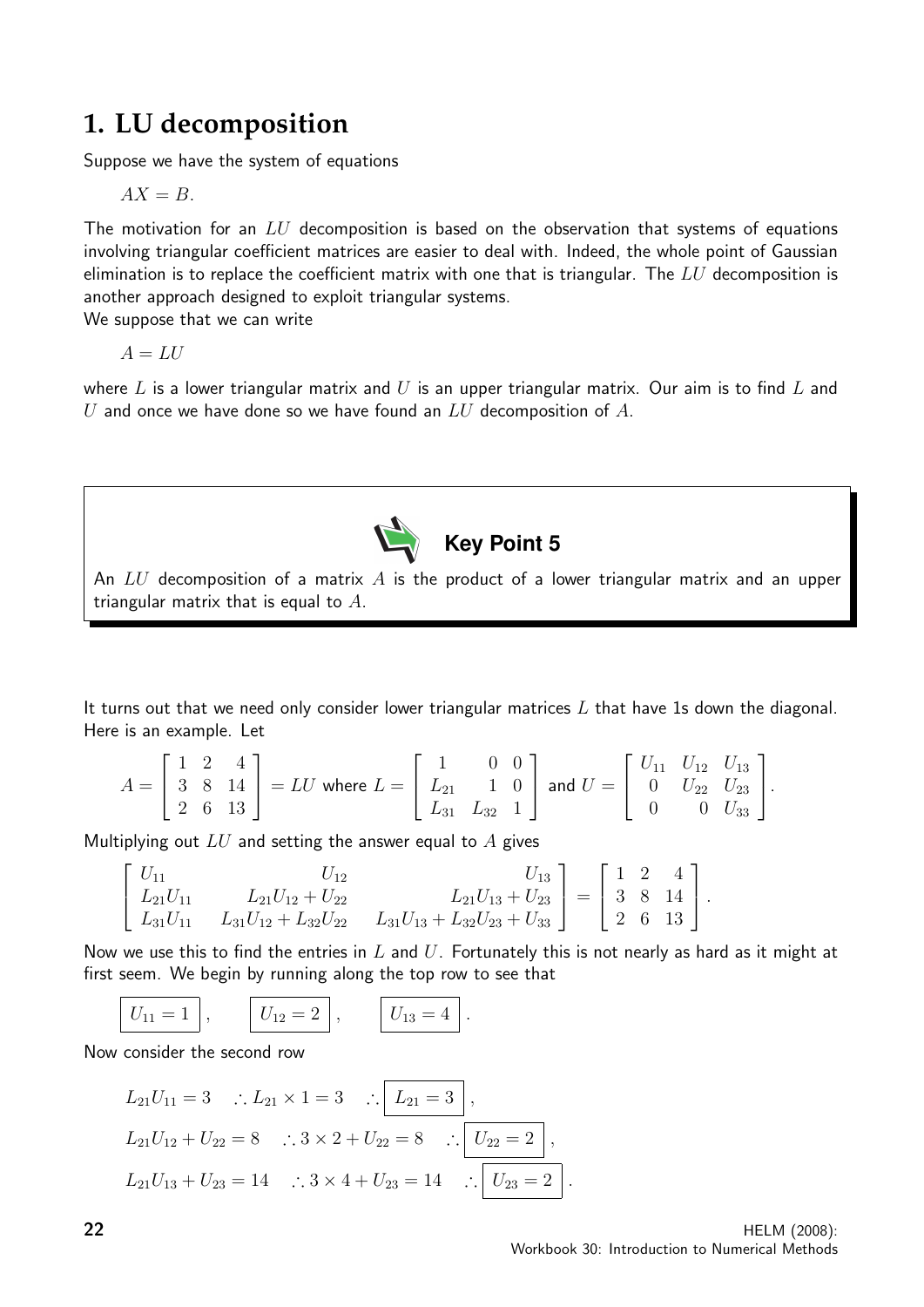

Notice how, at each step, the equation being considered has only one unknown in it, and other quantities that we have already found. This pattern continues on the last row

$$
L_{31}U_{11} = 2 \quad \therefore L_{31} \times 1 = 2 \quad \therefore \boxed{L_{31} = 2},
$$
  
\n
$$
L_{31}U_{12} + L_{32}U_{22} = 6 \quad \therefore 2 \times 2 + L_{32} \times 2 = 6 \quad \therefore \boxed{L_{32} = 1},
$$
  
\n
$$
L_{31}U_{13} + L_{32}U_{23} + U_{33} = 13 \quad \therefore (2 \times 4) + (1 \times 2) + U_{33} = 13 \quad \therefore \boxed{U_{33} = 3}.
$$

We have shown that

$$
A = \begin{bmatrix} 1 & 2 & 4 \\ 3 & 8 & 14 \\ 2 & 6 & 13 \end{bmatrix} = \begin{bmatrix} 1 & 0 & 0 \\ 3 & 1 & 0 \\ 2 & 1 & 1 \end{bmatrix} \begin{bmatrix} 1 & 2 & 4 \\ 0 & 2 & 2 \\ 0 & 0 & 3 \end{bmatrix}
$$

and this is an  $LU$  decomposition of  $A$ .

**Task**  
**Find an** *LU* decomposition of 
$$
\begin{bmatrix} 3 & 1 \ -6 & -4 \end{bmatrix}
$$
.

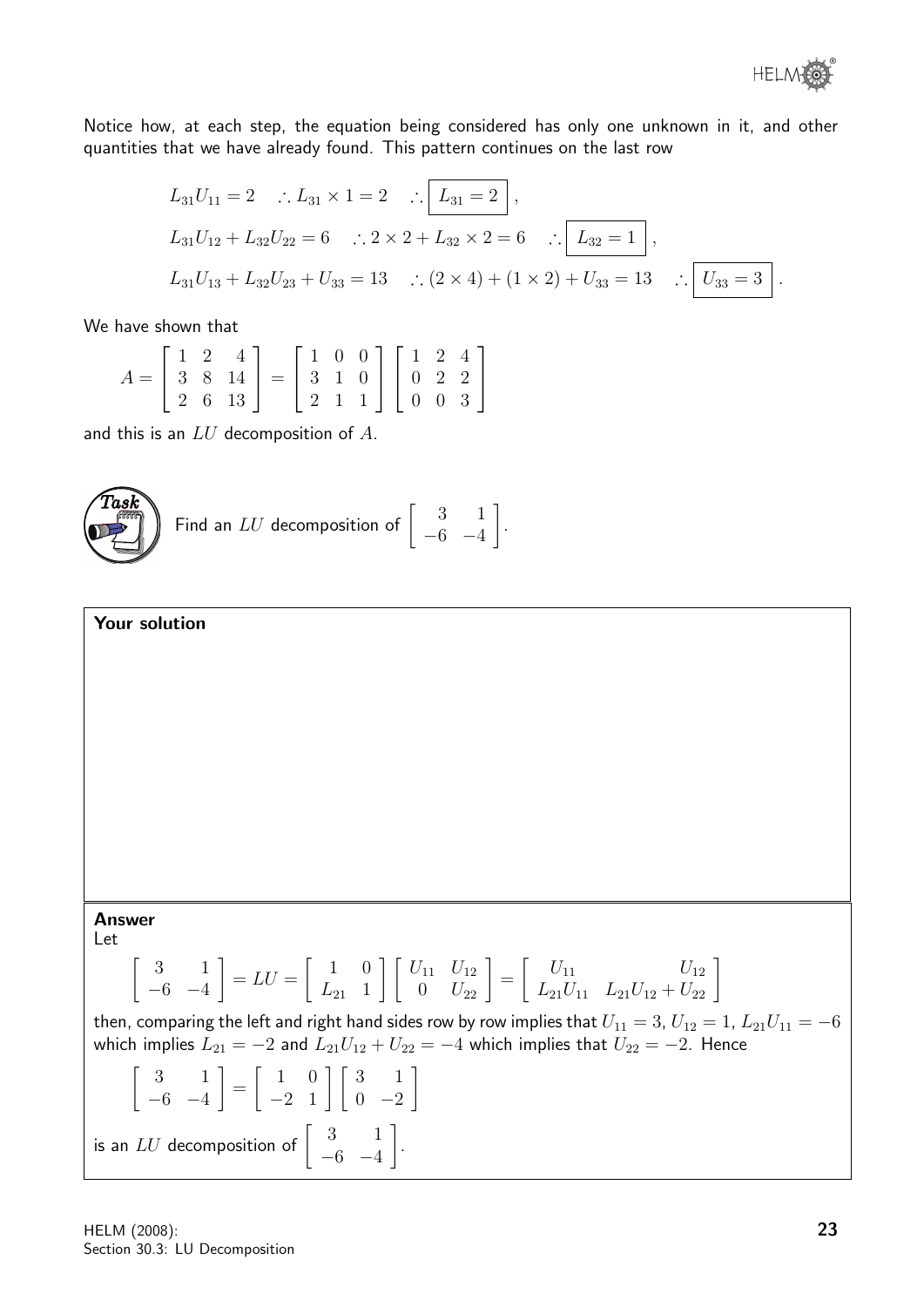

Your solution

Find an *LU* decomposition of 
$$
\begin{bmatrix} 3 & 1 & 6 \ -6 & 0 & -16 \ 0 & 8 & -17 \end{bmatrix}.
$$

Answer

Using material from the worked example in the notes we set

$$
\begin{bmatrix} 3 & 1 & 6 \ -6 & 0 & -16 \ 0 & 8 & -17 \end{bmatrix} = \begin{bmatrix} U_{11} & U_{12} & U_{13} \ L_{21}U_{11} & L_{21}U_{12} + U_{22} & L_{21}U_{13} + U_{23} \ L_{31}U_{11} & L_{31}U_{12} + L_{32}U_{22} & L_{31}U_{13} + L_{32}U_{23} + U_{33} \end{bmatrix}
$$

and comparing elements row by row we see that

| $U_{11} = 3,$ | $U_{12}=1,$ | $U_{13}=6,$   |
|---------------|-------------|---------------|
| $L_{21}=-2,$  | $U_{22}=2,$ | $U_{23} = -4$ |
| $L_{31}=0$    | $L_{32}=4$  | $U_{33} = -1$ |

and it follows that

$$
\begin{bmatrix} 3 & 1 & 6 \ -6 & 0 & -16 \ 0 & 8 & -17 \end{bmatrix} = \begin{bmatrix} 1 & 0 & 0 \ -2 & 1 & 0 \ 0 & 4 & 1 \end{bmatrix} \begin{bmatrix} 3 & 1 & 6 \ 0 & 2 & -4 \ 0 & 0 & -1 \end{bmatrix}
$$
  
is an *LU* decomposition of the given matrix.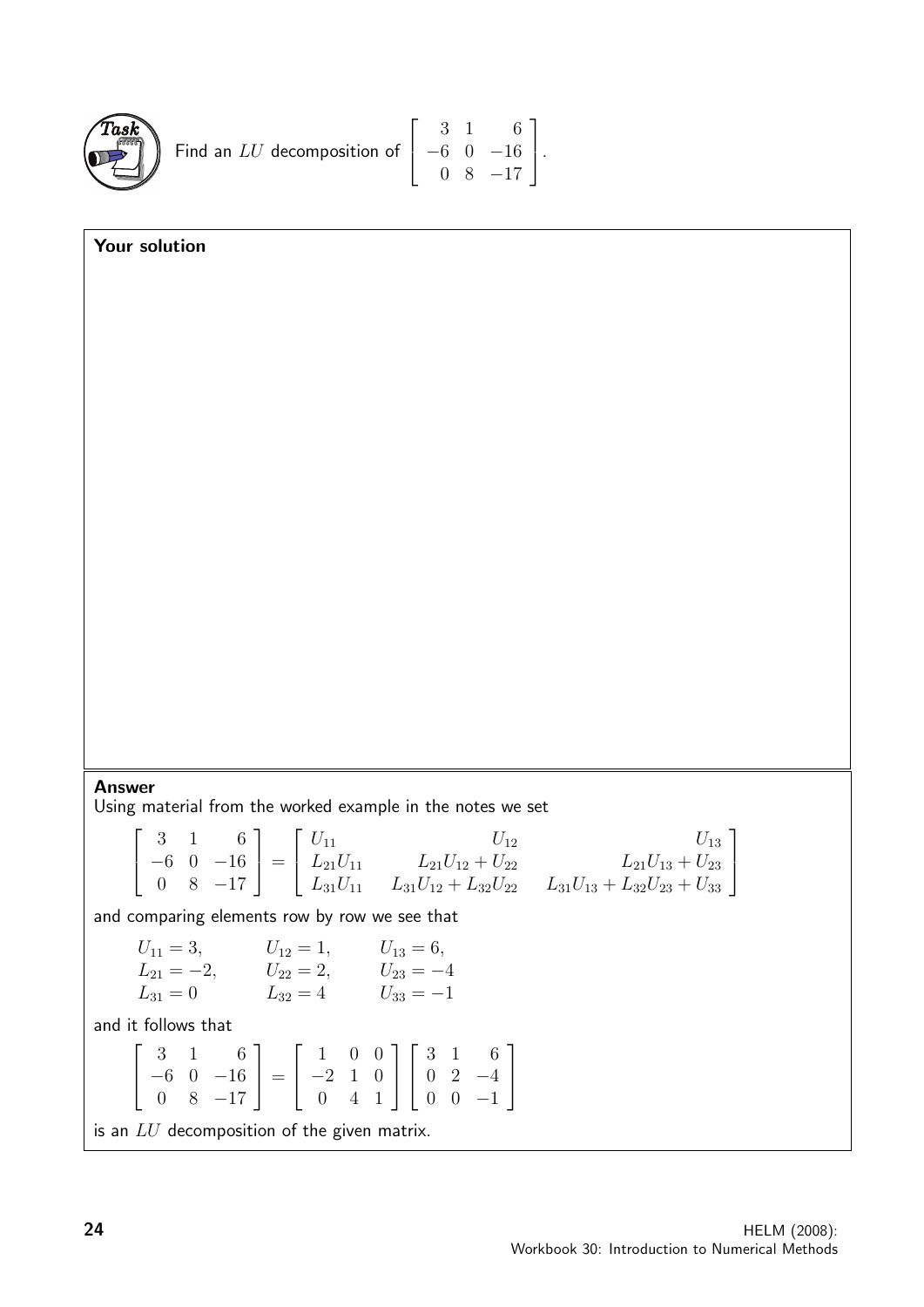

# **2. Using LU decomposition to solve systems of equations**

Once a matrix A has been decomposed into lower and upper triangular parts it is possible to obtain the solution to  $AX = B$  in a direct way. The procedure can be summarised as follows

- Given A, find L and U so that  $A = LU$ . Hence  $LUX = B$ .
- Let  $Y = UX$  so that  $LY = B$ . Solve this triangular system for Y.
- Finally solve the triangular system  $UX = Y$  for X.

The benefit of this approach is that we only ever need to solve triangular systems. The cost is that we have to solve two of them.

[Here we solve only small systems; a large system is presented in Engineering Example 1 on page 62.]

**Example 6**  
Find the solution of 
$$
X = \begin{bmatrix} x_1 \\ x_2 \\ x_3 \end{bmatrix}
$$
 of the system  $\begin{bmatrix} 1 & 2 & 4 \\ 3 & 8 & 14 \\ 2 & 6 & 13 \end{bmatrix} \begin{bmatrix} x_1 \\ x_2 \\ x_3 \end{bmatrix} = \begin{bmatrix} 3 \\ 13 \\ 4 \end{bmatrix}$ .

#### Solution

 $\bullet$  The first step is to calculate the  $LU$  decomposition of the coefficient matrix on the left-hand side. In this case that job has already been done since this is the matrix we considered earlier. We found that

 $L =$  $\sqrt{ }$  $\overline{1}$ 1 0 0 3 1 0 2 1 1 1  $\Big\vert \ , \qquad U =$  $\sqrt{ }$  $\overline{\phantom{a}}$ 1 2 4 0 2 2 0 0 3 1  $\vert \cdot$  $\bullet\,$  The next step is to solve  $LY = B$  for the vector  $Y =$  $\sqrt{ }$  $\overline{\phantom{a}}$  $y_1$  $y_2$  $y_3$ 1  $\vert$  . That is we consider  $LY =$  $\sqrt{ }$  $\overline{\phantom{a}}$ 1 0 0 3 1 0 2 1 1 1  $\overline{1}$  $\sqrt{ }$  $\overline{\phantom{a}}$  $y_1$  $y_2$  $y_3$ 1  $\Big| =$  $\sqrt{ }$  $\overline{\phantom{a}}$ 3 13 4 1  $\Big| = B$ which can be solved by **forward substitution**. From the top equation we see that  $y_1 = 3$ . The middle equation states that  $3y_1 + y_2 = 13$  and hence  $y_2 = 4$ . Finally the bottom line

says that  $2y_1 + y_2 + y_3 = 4$  from which we see that  $y_3 = -6$ .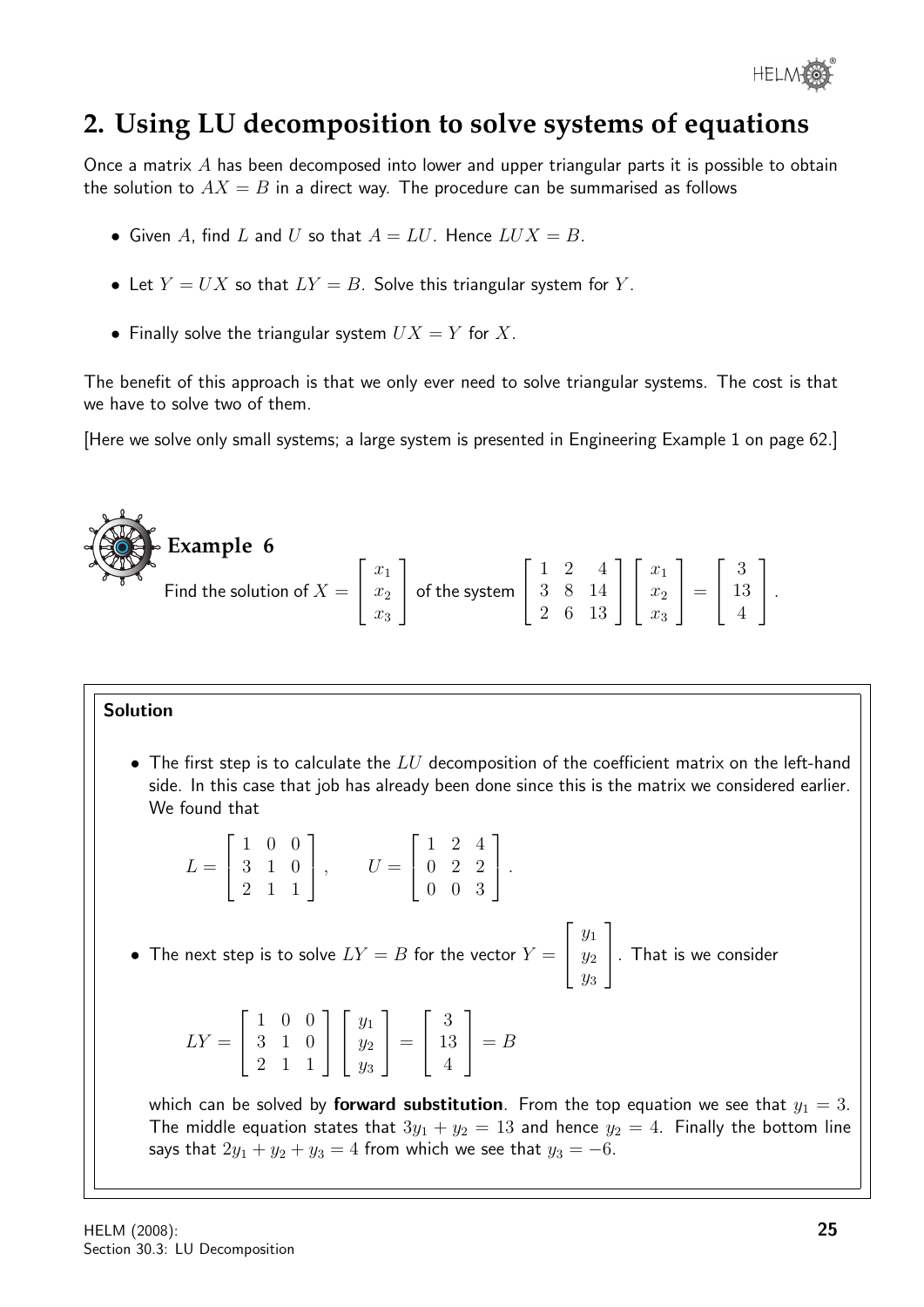#### Solution (contd.)

• Now that we have found Y we finish the procedure by solving  $UX = Y$  for X. That is we solve

$$
UX = \begin{bmatrix} 1 & 2 & 4 \\ 0 & 2 & 2 \\ 0 & 0 & 3 \end{bmatrix} \begin{bmatrix} x_1 \\ x_2 \\ x_3 \end{bmatrix} = \begin{bmatrix} 3 \\ 4 \\ -6 \end{bmatrix} = Y
$$

by using back substitution. Starting with the bottom equation we see that  $3x_3 = -6$  so clearly  $x_3 = -2$ . The middle equation implies that  $2x_2 + 2x_3 = 4$  and it follows that  $x_2 = 4$ . The top equation states that  $x_1 + 2x_2 + 4x_3 = 3$  and consequently  $x_1 = 3$ .

Therefore we have found that the solution to the system of simultaneous equations

|  | $\begin{bmatrix} 1 & 2 & 4 \\ 3 & 8 & 14 \\ 2 & 6 & 13 \end{bmatrix} \begin{bmatrix} x_1 \\ x_2 \\ x_3 \end{bmatrix} = \begin{bmatrix} 3 \\ 13 \\ 4 \end{bmatrix}$ |  |  | is $X = \begin{bmatrix} 3 \\ 4 \\ -2 \end{bmatrix}$ . |  |
|--|--------------------------------------------------------------------------------------------------------------------------------------------------------------------|--|--|-------------------------------------------------------|--|
|  |                                                                                                                                                                    |  |  |                                                       |  |



Use the  $LU$  decomposition you found earlier in the last Task (page 24) to solve

|  |                          | $6 \mid x_1$ | $\Omega$                                  |  |
|--|--------------------------|--------------|-------------------------------------------|--|
|  | $-6$ 0 $-16$   $x_2$   = |              | $\begin{pmatrix} 4 \\ 17 \end{pmatrix}$ . |  |
|  | $0 \t8 \t-17 \t x_3$     |              |                                           |  |

#### Your solution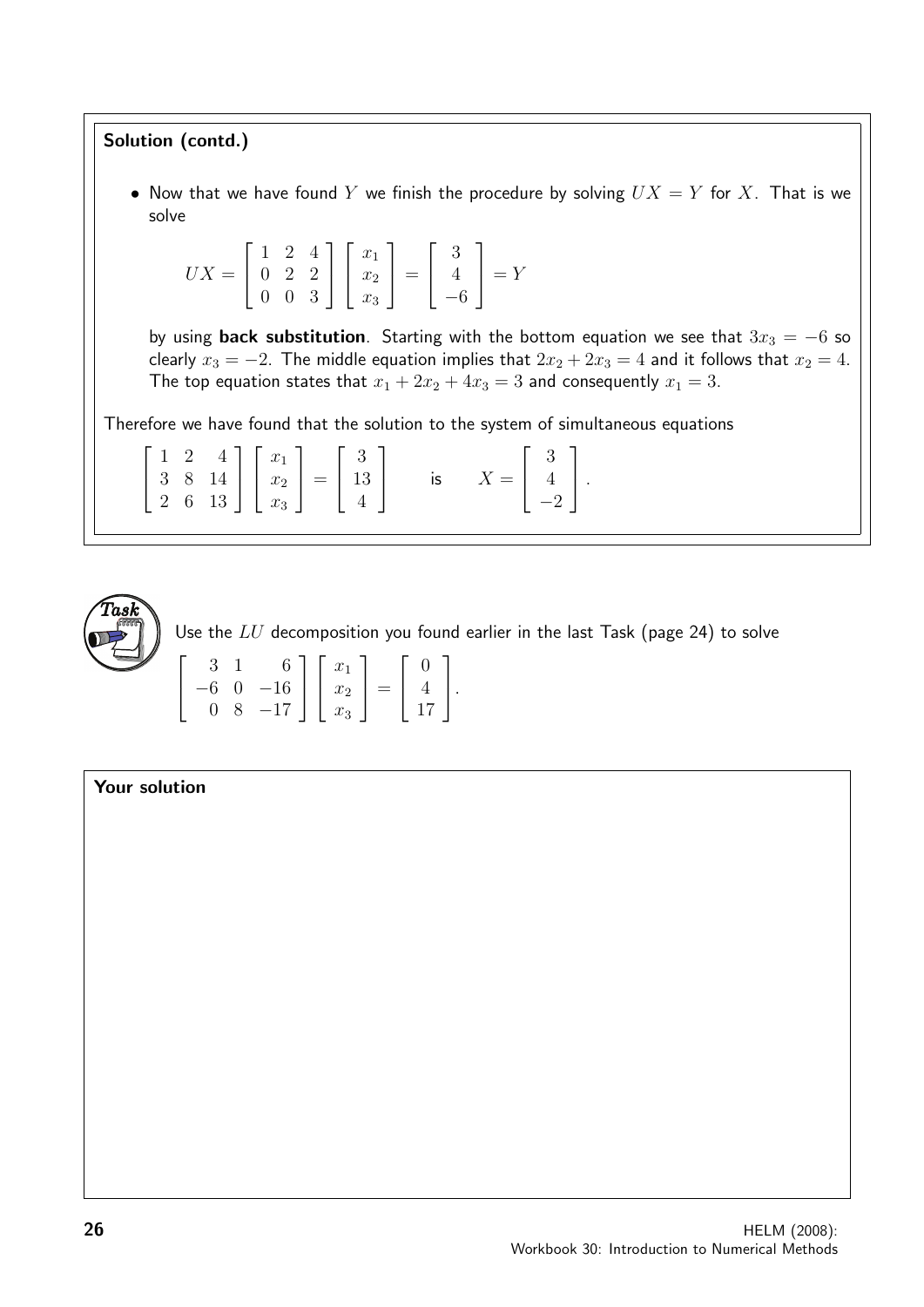

#### Answer We found earlier that the coefficient matrix is equal to  $LU=\,$  $\sqrt{ }$  $\overline{\phantom{a}}$ 1 0 0 −2 1 0 0 4 1 1  $\overline{1}$  $\sqrt{ }$  $\overline{\phantom{a}}$ 3 1 6 0 2 −4  $0 \t 0 \t -1$ 1  $\vert \cdot$ First we solve  $LY = B$  for Y, we have  $\sqrt{ }$  $\vert$ 1 0 0 −2 1 0 0 4 1 1  $\overline{1}$  $\sqrt{ }$  $\overline{\phantom{a}}$  $y_1$  $y_2$  $y_3$ 1  $\Big\} =$  $\sqrt{ }$  $\overline{\phantom{a}}$ 0 4 17 1  $\vert \cdot$ The top line implies that  $y_1 = 0$ . The middle line states that  $-2y_1 + y_2 = 4$  and therefore  $y_2 = 4$ . The last line tells us that  $4y_2 + y_3 = 17$  and therefore  $y_3 = 1$ . Finally we solve  $UX = Y$  for X, we have  $\sqrt{ }$  $\vert$ 3 1 6 0 2 −4  $0 \t 0 \t -1$ 1  $\overline{1}$  $\sqrt{ }$  $\overline{\phantom{a}}$  $\overline{x}_1$  $\overline{x_2}$  $\overline{x_3}$ 1  $\Big\} =$  $\sqrt{ }$  $\overline{\phantom{a}}$  $\overline{0}$ 4 1 1  $\vert \cdot$ The bottom line shows that  $x_3 = -1$ . The middle line then shows that  $x_2 = 0$ , and then the top line gives us that  $x_1 = 2$ . The required solution is  $X =$  $\sqrt{ }$  $\overline{\phantom{a}}$ 2 0 −1 1  $\vert \cdot$

## **3. Do matrices always have an LU decomposition?**

No. Sometimes it is impossible to write a matrix in the form "lower triangular" $\times$  "upper triangular".

### **Why not?**

An invertible matrix A has an  $LU$  decomposition provided that all its leading submatrices have non-zero determinants. The  $k^\text{th}$  leading submatrix of  $A$  is denoted  $A_k$  and is the  $k\times k$  matrix found by looking only at the top  $k$  rows and leftmost  $k$  columns. For example if

|              | $\ddot{\phantom{0}}$ |    |  |
|--------------|----------------------|----|--|
| 3            | 8.                   | 14 |  |
| $\mathbf{z}$ | 6                    | 13 |  |

then the leading submatrices are

$$
A_1 = 1,
$$
  $A_2 = \begin{bmatrix} 1 & 2 \\ 3 & 8 \end{bmatrix},$   $A_3 = \begin{bmatrix} 1 & 2 & 4 \\ 3 & 8 & 14 \\ 2 & 6 & 13 \end{bmatrix}.$ 

The fact that this matrix A has an  $LU$  decomposition can be guaranteed in advance because none of these determinants is zero:

$$
|A_1| = 1,
$$
  
\n
$$
|A_2| = (1 \times 8) - (2 \times 3) = 2,
$$
  
\n
$$
|A_3| = \begin{vmatrix} 8 & 14 \\ 6 & 13 \end{vmatrix} - 2 \begin{vmatrix} 3 & 14 \\ 2 & 13 \end{vmatrix} + 4 \begin{vmatrix} 3 & 8 \\ 2 & 6 \end{vmatrix} = 20 - (2 \times 11) + (4 \times 2) = 6
$$

(where the  $3 \times 3$  determinant was found by expanding along the top row).

HELM (2008): Section 30.3: LU Decomposition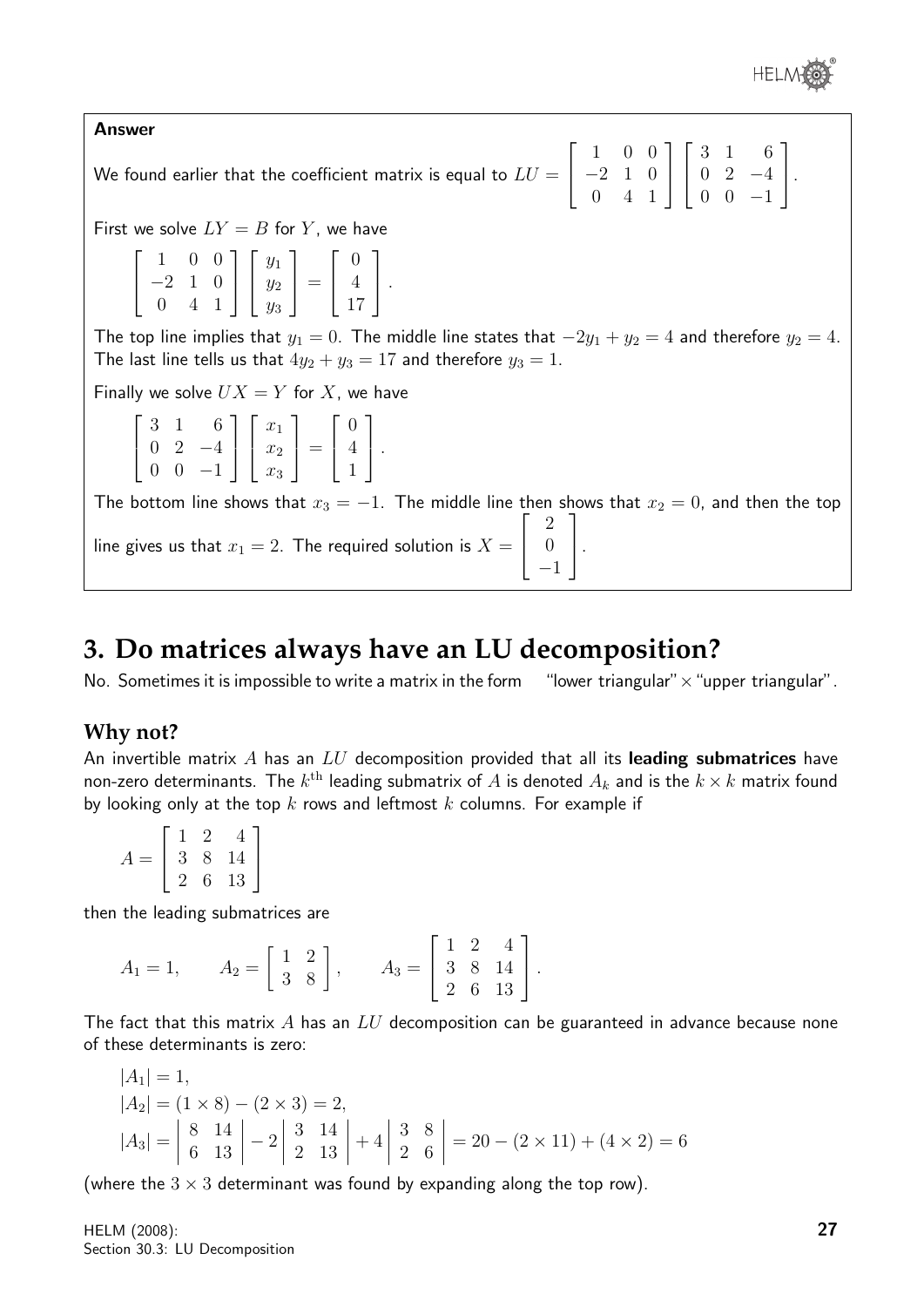**Example 7**  
Show that 
$$
\begin{bmatrix} 1 & 2 & 3 \ 2 & 4 & 5 \ 1 & 3 & 4 \end{bmatrix}
$$
 does not have an LU decomposition.

#### Solution

 $\overline{\phantom{a}}$  $\bigg\}$  $\bigg\}$  $\overline{\phantom{a}}$ 

The second leading submatrix has determinant equal to

$$
\begin{vmatrix} 1 & 2 \\ 2 & 4 \end{vmatrix} = (1 \times 4) - (2 \times 2) = 0
$$

which means that an  $LU$  decomposition is not possible in this case.

**Task**

\n(a) 
$$
A = \begin{bmatrix} 3 & 2 \\ 0 & 1 \end{bmatrix}
$$
, (b)  $A = \begin{bmatrix} 0 & 1 \\ 3 & 2 \end{bmatrix}$ , (c)  $A = \begin{bmatrix} 1 & -3 & 7 \\ -2 & 6 & 1 \\ 0 & 3 & -2 \end{bmatrix}$ .

#### Your solution

(a)

#### Answer

 $|A_1| = 3$  and  $|A_2| = |A| = 3$ . Neither of these is zero, so A **does** have an LU decomposition.

#### Your solution

(b)

#### Answer

 $|A_1| = 0$  so A **does not** have an LU decomposition.

#### Your solution

(c)

#### Answer

 $|A_1| = 1$ ,  $|A_2| = 6 - 6 = 0$ , so A **does not** have an LU decomposition.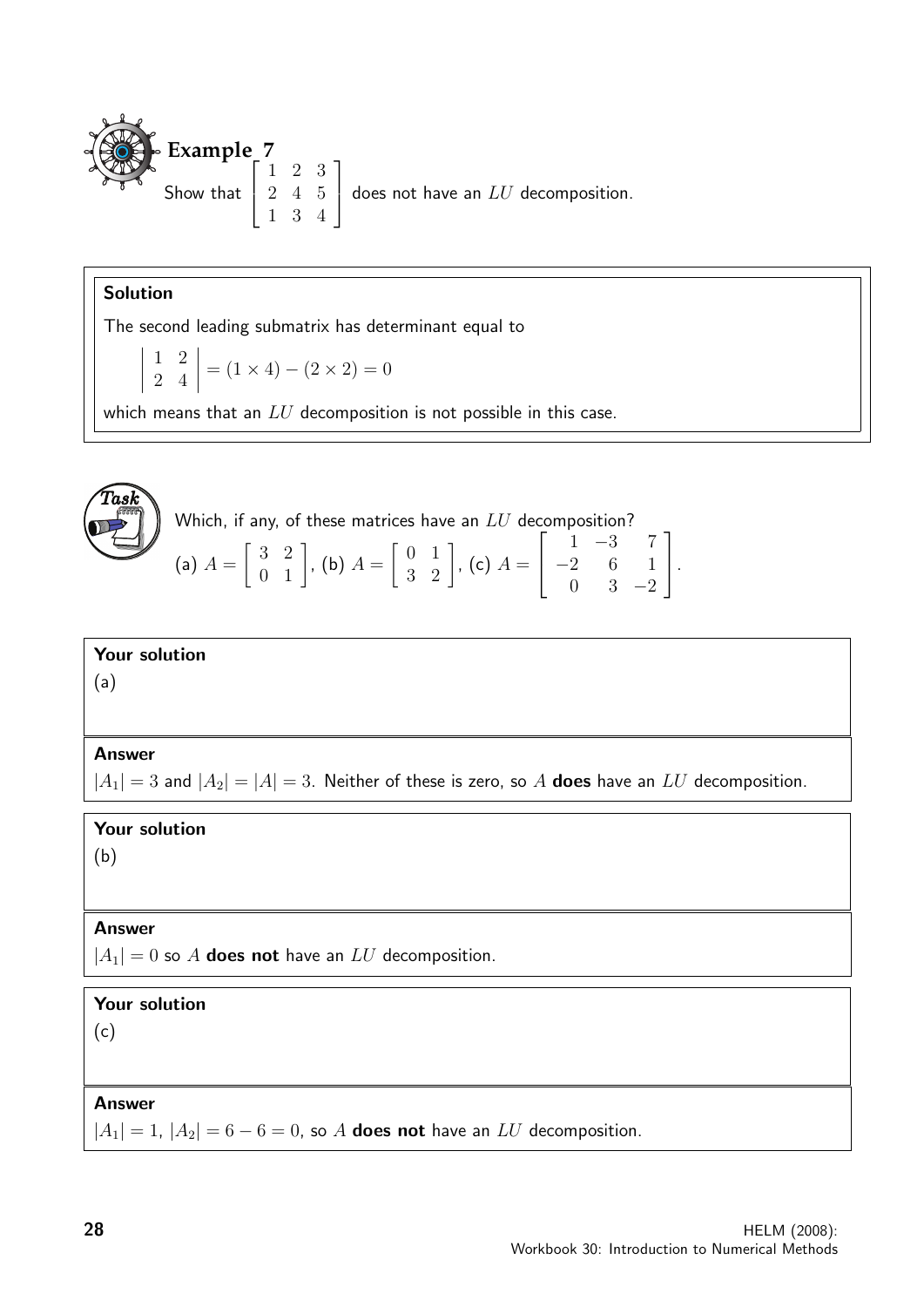

### **Can we get around this problem?**

Yes. It is always possible to re-order the rows of an **invertible** matrix so that all of the submatrices have non-zero determinants.

**Example 8** Reorder the rows of  $A =$  $\sqrt{ }$  $\overline{\phantom{a}}$ 1 2 3 2 4 5 1 3 4 1 so that the reordered matrix has an  $LU$ decomposition.

#### Solution

Swapping the first and second rows does not help us since the second leading submatrix will still have a zero determinant. Let us swap the second and third rows and consider

 $B =$  $\sqrt{ }$  $\overline{\phantom{a}}$ 1 2 3 1 3 4 2 4 5 1  $\overline{1}$ 

the leading submatrices are

 $B_1 = 1, \quad B_2 =$  $\begin{bmatrix} 1 & 2 \\ 1 & 3 \end{bmatrix}$ ,  $B_3 = B$ .

Now  $|B_1| = 1$ ,  $|B_2| = 3 \times 1 - 2 \times 1 = 1$  and (expanding along the first row)

 $|B_3| = 1(15 - 16) - 2(5 - 8) + 3(4 - 6) = -1 + 6 - 6 = -1.$ 

All three of these determinants are non-zero and we conclude that  $B$  does have an  $LU$  decomposition.



Reorder the rows of  $A=\,$  $\sqrt{ }$  $\overline{\phantom{a}}$ 1 −3 7 −2 6 1 0 3 −2 1 so that the reordered matrix has an LU decomposition.

Your solution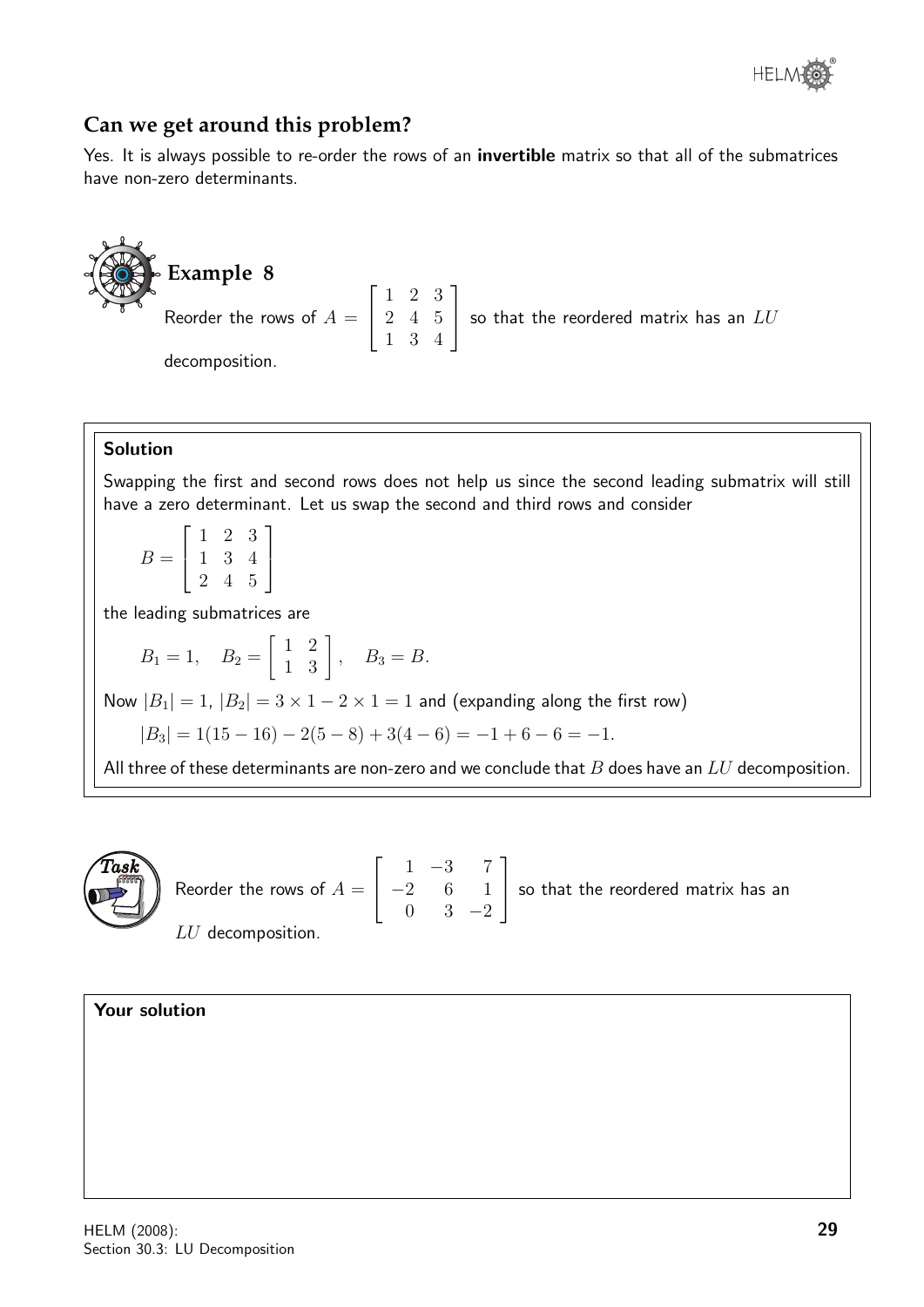Answer Let us swap the second and third rows and consider

$$
B = \left[ \begin{array}{rrr} 1 & -3 & 7 \\ 0 & 3 & -2 \\ -2 & 6 & 1 \end{array} \right]
$$

the leading submatrices are

$$
B_1 = 1
$$
,  $B_2 = \begin{bmatrix} 1 & -3 \\ 0 & 3 \end{bmatrix}$ ,  $B_3 = B$ 

which have determinants 1, 3 and 45 respectively. All of these are non-zero and we conclude that B does indeed have an LU decomposition.

#### **Exercises**

1. Calculate  $LU$  decompositions for each of these matrices

(a) 
$$
A = \begin{bmatrix} 2 & 1 \\ -4 & -6 \end{bmatrix}
$$
 (b)  $A = \begin{bmatrix} 2 & 1 & -4 \\ 2 & 2 & -2 \\ 6 & 3 & -11 \end{bmatrix}$  (c)  $A = \begin{bmatrix} 1 & 3 & 2 \\ 2 & 8 & 5 \\ 1 & 11 & 4 \end{bmatrix}$ 

2. Check each answer in Question 1, by multiplying out  $LU$  to show that the product equals  $A$ .

3. Using the answers obtained in Question 1, solve the following systems of equations.

(a) 
$$
\begin{bmatrix} 2 & 1 \\ -4 & -6 \end{bmatrix} \begin{bmatrix} x_1 \\ x_2 \end{bmatrix} = \begin{bmatrix} 1 \\ 2 \end{bmatrix}
$$
  
\n(b)  $\begin{bmatrix} 2 & 1 & -4 \\ 2 & 2 & -2 \\ 6 & 3 & -11 \end{bmatrix} \begin{bmatrix} x_1 \\ x_2 \\ x_3 \end{bmatrix} = \begin{bmatrix} 4 \\ 0 \\ 11 \end{bmatrix}$   
\n(c)  $\begin{bmatrix} 1 & 3 & 2 \\ 2 & 8 & 5 \\ 1 & 11 & 4 \end{bmatrix} \begin{bmatrix} x_1 \\ x_2 \\ x_3 \end{bmatrix} = \begin{bmatrix} 2 \\ 3 \\ 0 \end{bmatrix}$   
\n4. Consider  $A = \begin{bmatrix} 1 & 6 & 2 \\ 2 & 12 & 5 \\ -1 & -3 & -1 \end{bmatrix}$ 

- (a) Show that  $A$  does not have an  $LU$  decomposition.
- (b) Re-order the rows of  $A$  and find an  $LU$  decomposition of the new matrix.
- (c) Hence solve

$$
x_1 + 6x_2 + 2x_3 = 9
$$
  

$$
2x_1 + 12x_2 + 5x_3 = -4
$$
  

$$
-x_1 - 3x_2 - x_3 = 17
$$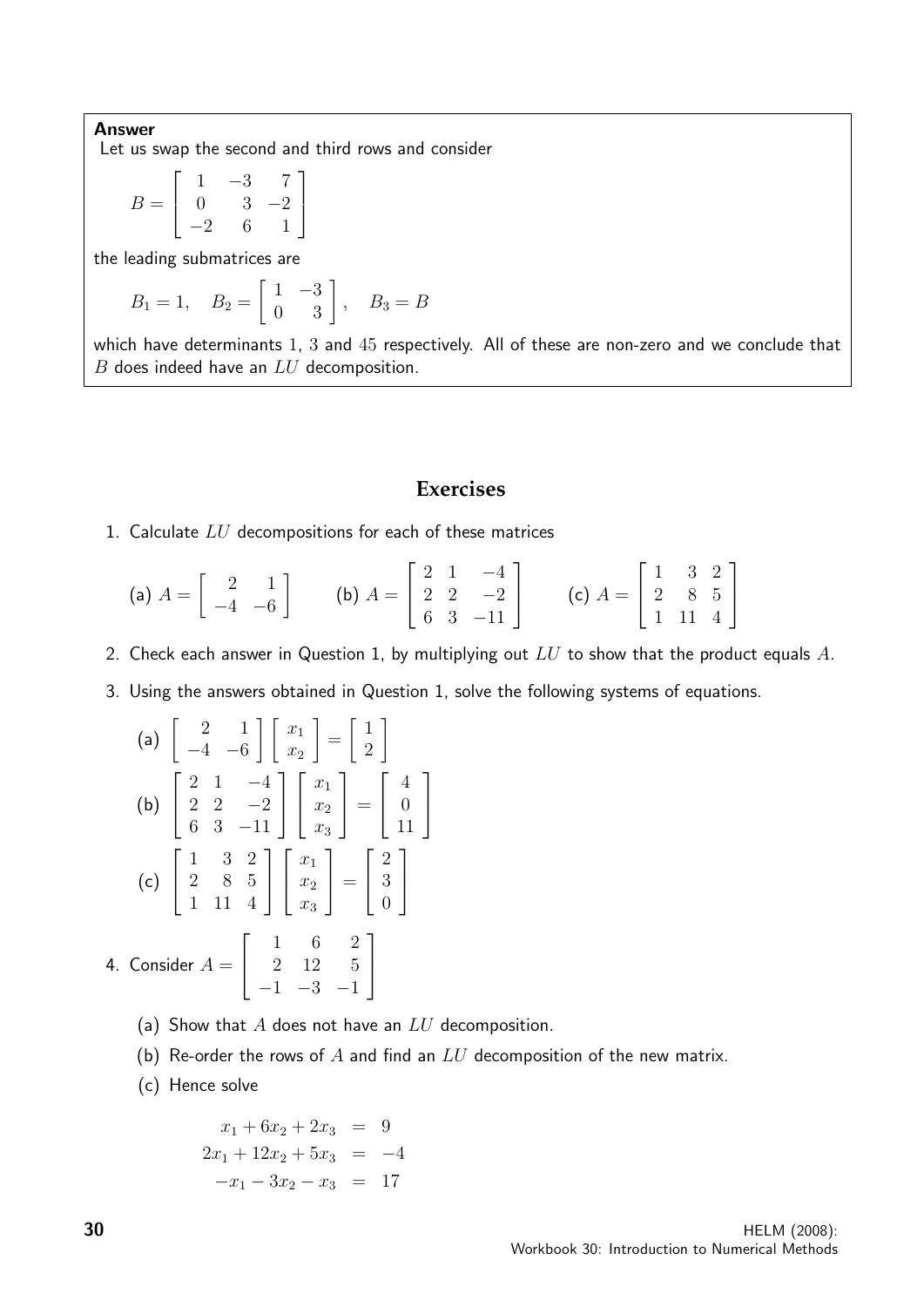

#### Answers

1. (a) We let

$$
\begin{bmatrix} 2 & 1 \ -4 & -6 \end{bmatrix} = LU = \begin{bmatrix} 1 & 0 \ L_{21} & 1 \end{bmatrix} \begin{bmatrix} U_{11} & U_{12} \ 0 & U_{22} \end{bmatrix} = \begin{bmatrix} U_{11} & U_{12} \ L_{21}U_{11} & L_{21}U_{12} + U_{22} \end{bmatrix}.
$$

Comparing the left-hand and right-hand sides row by row gives us that  $U_{11} = 2$ ,  $U_{12} = 1$ ,  $L_{21}U_{11} = -4$  which implies that  $L_{21} = -2$  and, finally,  $L_{21}U_{12} + U_{22} = -6$  from which we see that  $U_{22} = -4$ . Hence

$$
\left[\begin{array}{cc}2 & 1\\-4 & -6\end{array}\right] = \left[\begin{array}{cc}1 & 0\\-2 & 1\end{array}\right] \left[\begin{array}{cc}2 & 1\\0 & -4\end{array}\right]
$$

is an  $LU$  decomposition of the given matrix.

(b) We let

$$
\begin{bmatrix} 2 & 1 & -4 \ 2 & 2 & -2 \ 6 & 3 & -11 \end{bmatrix} = LU = \begin{bmatrix} U_{11} & U_{12} & U_{13} \ L_{21}U_{11} & L_{21}U_{12} + U_{22} & L_{21}U_{13} + U_{23} \ L_{31}U_{11} & L_{31}U_{12} + L_{32}U_{22} & L_{31}U_{13} + L_{32}U_{23} + U_{33} \end{bmatrix}.
$$

Looking at the top row we see that  $U_{11} = 2$ ,  $U_{12} = 1$  and  $U_{13} = -4$ . Now, from the second row,  $L_{21} = 1$ ,  $U_{22} = 1$  and  $U_{23} = 2$ . The last three unknowns come from the bottom row:  $L_{31} = 3$ ,  $L_{32} = 0$  and  $U_{33} = 1$ . Hence

$$
\begin{bmatrix} 2 & 1 & -4 \ 2 & 2 & -2 \ 6 & 3 & -11 \end{bmatrix} = \begin{bmatrix} 1 & 0 & 0 \ 1 & 1 & 0 \ 3 & 0 & 1 \end{bmatrix} \begin{bmatrix} 2 & 1 & -4 \ 0 & 1 & 2 \ 0 & 0 & 1 \end{bmatrix}
$$

is an  $LU$  decomposition of the given matrix.

(c) We let

$$
\begin{bmatrix} 1 & 3 & 2 \ 2 & 8 & 5 \ 1 & 11 & 4 \end{bmatrix} = LU = \begin{bmatrix} U_{11} & U_{12} & U_{13} \ L_{21}U_{11} & L_{21}U_{12} + U_{22} & L_{21}U_{13} + U_{23} \ L_{31}U_{11} & L_{31}U_{12} + L_{32}U_{22} & L_{31}U_{13} + L_{32}U_{23} + U_{33} \end{bmatrix}.
$$

Looking at the top row we see that  $U_{11} = 1$ ,  $U_{12} = 3$  and  $U_{13} = 2$ . Now, from the second row,  $L_{21} = 2$ ,  $U_{22} = 2$  and  $U_{23} = 1$ . The last three unknowns come from the bottom row:  $L_{31} = 1$ ,  $L_{32} = 4$  and  $U_{33} = -2$ . Hence

$$
\begin{bmatrix} 1 & 3 & 2 \ 2 & 8 & 5 \ 1 & 11 & 4 \end{bmatrix} = \begin{bmatrix} 1 & 0 & 0 \ 2 & 1 & 0 \ 1 & 4 & 1 \end{bmatrix} \begin{bmatrix} 1 & 3 & 2 \ 0 & 2 & 1 \ 0 & 0 & -2 \end{bmatrix}
$$

is an  $LU$  decomposition of the given matrix.

2. Direct multiplication provides the necessary check.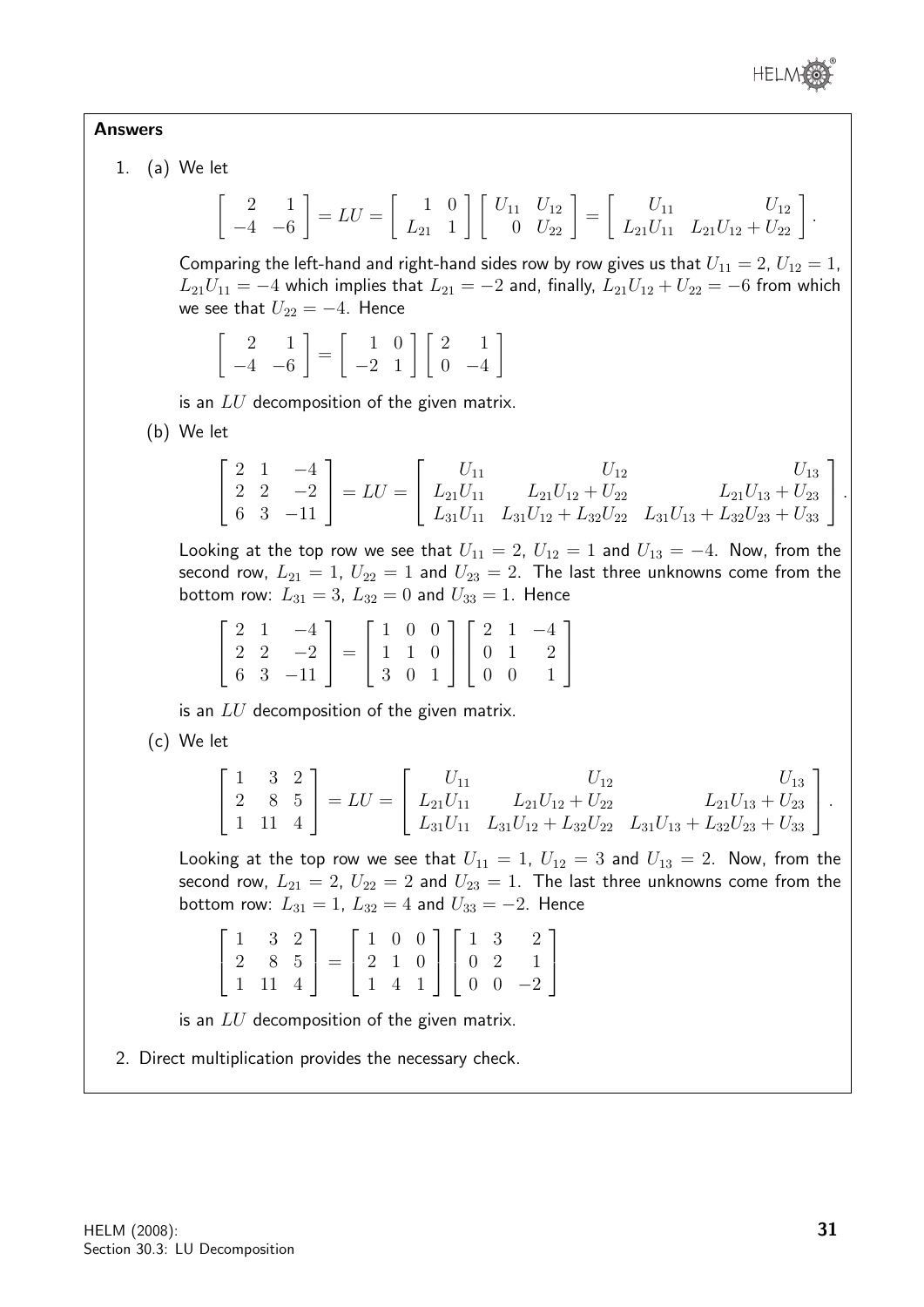Answers

3.

(a) We begin by solving

 $\left[\begin{array}{cc} 1 & 0 \\ -2 & 1 \end{array}\right] \left[\begin{array}{c} y_1 \\ y_2 \end{array}\right]$ 1 =  $\lceil 1 \rceil$ 2 1

Clearly  $y_1 = 1$  and therefore  $y_2 = 4$ . The values  $y_1$  and  $y_2$  appear on the right-hand side of the second system we need to solve:

 $\begin{bmatrix} 2 & 1 \end{bmatrix}$  $0 -4$  $\lceil x_1 \rceil$  $\overline{x_2}$ 1 =  $\lceil 1 \rceil$ 4 1

The second equation implies that  $x_2 = -1$  and therefore, from the first equation,  $x_1 = 1$ .

(b) We begin by solving the system

 $\sqrt{ }$  $\overline{\phantom{a}}$ 1 0 0 1 1 0 3 0 1 1  $\overline{1}$  $\sqrt{ }$  $\overline{\phantom{a}}$  $y_1$  $y_2$  $y_3$ 1  $\Big\} =$  $\sqrt{ }$  $\overline{\phantom{a}}$ 4 0 11 1  $\vert \cdot$ 

Starting with the top equation we see that  $y_1 = 4$ . The second equation then implies that  $y_2 = -4$  and then, from the third equation,  $y_3 = -1$ . These values now appear on the right-hand side of the second system

|                                                |                                                                                                                                                                                                              |  | $\vert -4 \vert$ . |  |
|------------------------------------------------|--------------------------------------------------------------------------------------------------------------------------------------------------------------------------------------------------------------|--|--------------------|--|
| $\begin{pmatrix} 0 & 0 \\ 0 & 0 \end{pmatrix}$ | $\left[\begin{array}{ccc} 2 & 1 & -4 \\ 0 & 1 & 2 \\ 0 & 0 & 1 \end{array}\right] \left[\begin{array}{c} x_1 \\ x_2 \\ x_3 \end{array}\right] = \left[\begin{array}{c} x_1 \\ x_2 \\ x_4 \end{array}\right]$ |  | $\vert -1 \vert$   |  |

The bottom equation shows us that  $x_3 = -1$ . Moving up to the middle equation we obtain  $x_2 = -2$ . The top equation yields  $x_1 = 1$ .

(c) We begin by solving the system

|         | $0 \t 0$       | $y_1$ |     |   |  |
|---------|----------------|-------|-----|---|--|
| $\cdot$ | $\overline{0}$ | $y_2$ | $=$ | 3 |  |
|         |                | $y_3$ |     |   |  |

Starting with the top equation we see that  $y_1 = 2$ . The second equation then implies that  $y_2 = -1$  and then, from the third equation,  $y_3 = 2$ . These values now appear on the right-hand side of the second system

|  |      | $x_2$ | $=$ |  |
|--|------|-------|-----|--|
|  | $-2$ | $x_3$ |     |  |

The bottom equation shows us that  $x_3 = -1$ . Moving up to the middle equation we obtain  $x_2 = 0$ . The top equation yields  $x_1 = 4$ .